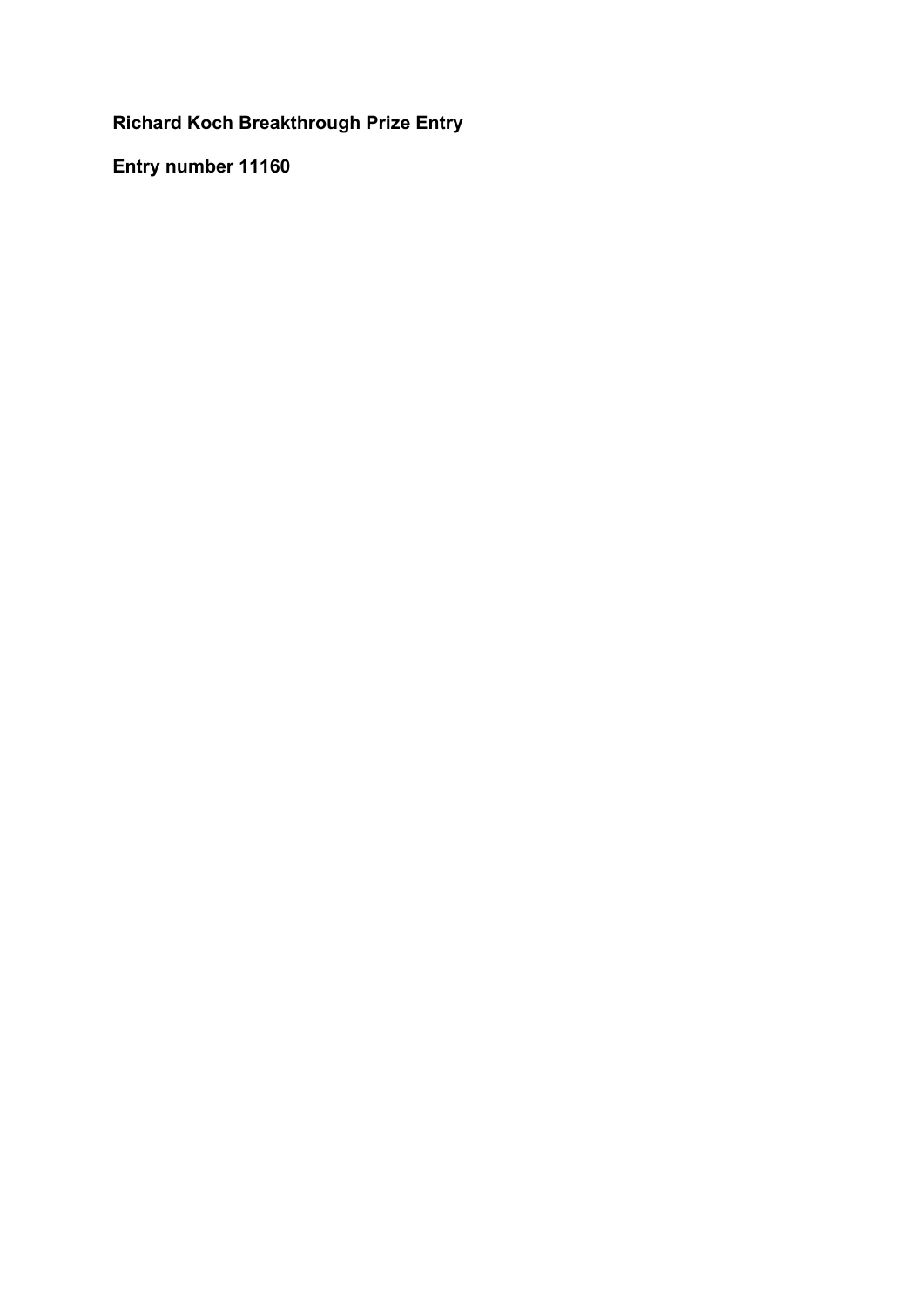## **Public Revenue Without Taxation.**

## **Executive Summary**

The market mechanism provides the most efficient way of allocating the resources of an economy. Yet public services, which can count for around half of economic activity, are charged for indirectly through taxes which have no direct connection to what the payer receives in return.

These taxes have many adverse effects on the economy, depressing growth, distorting costs and prices and providing perverse incentives which greatly distort the market and prevent it from operating optimally.

Public services could be paid for through a market mechanism. To achieve this it needs to be recognised that landed property values have two components. The private component relates to the building component of any particular site but the second, the location value, is a public component since it quantifies all the external benefits the occupier expects to receive from the location.

If these location values were used to replace taxes to fund public services at local and national level it would effectively bring the public sector into the market mechanism. People would pay directly according to the services they received. Removing the burden of taxation from production and trade would bring greater freedom and provide opportunities for genuine wealth production.

## **Introduction**

It is now widely recognised that the free market system provides a self-organising process that enables a more efficient allocation of a society's resources than alternative arrangements based on the implementation of pre-conceived plans by central authorities. At the same time the market system offers much greater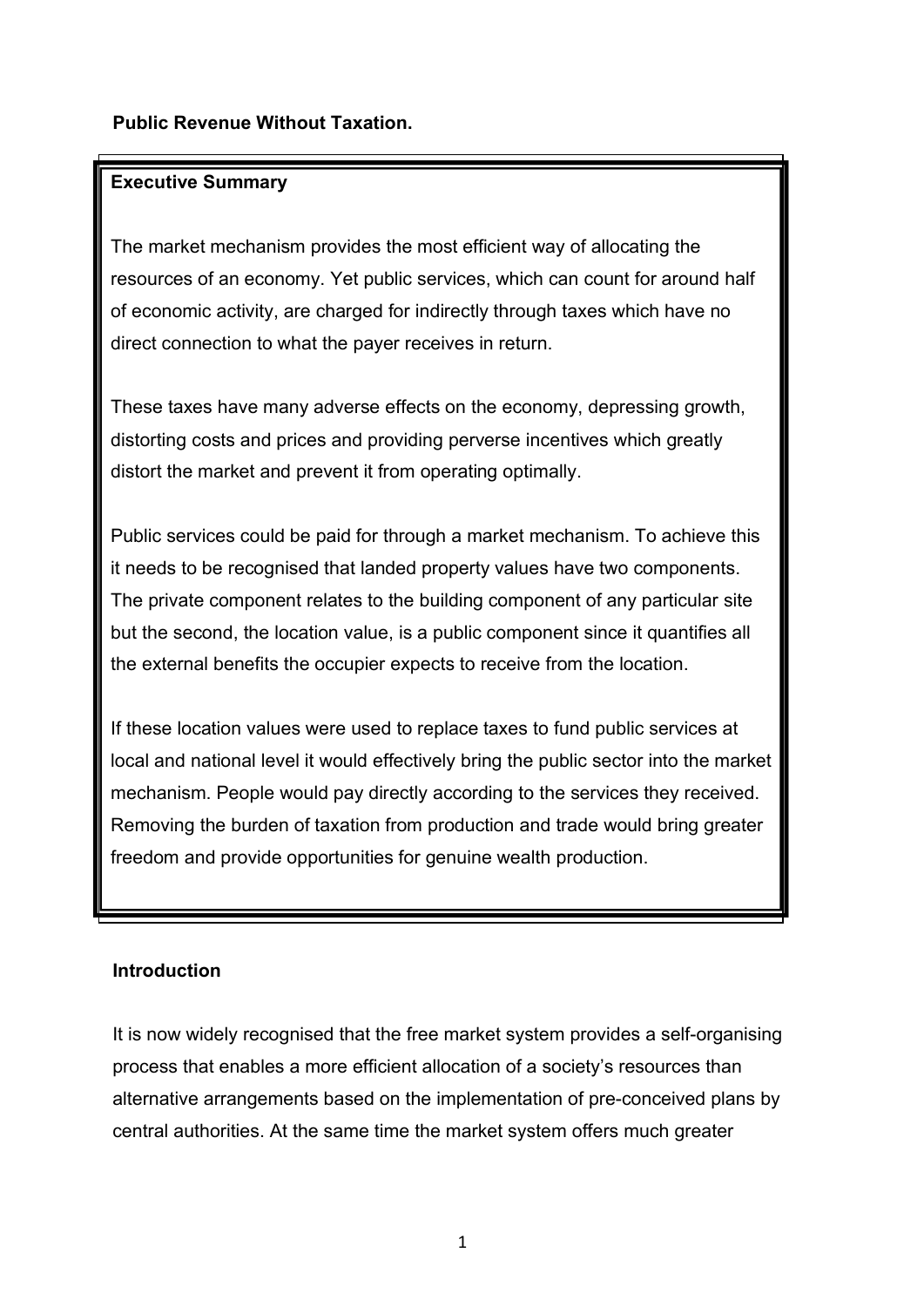individual economic freedom and the opportunities for individuals to fulfil their potential in society.

In a free market transactions are voluntary and are undertaken between a willing buyer and a willing seller. There are many independent buyers and sellers who can compete on quality of service and price. Prices are the outcome of the law of supply and demand, and the overall outcome under a prevailing set of conditions is a condition of stability and optimal allocation.

And yet, when it comes to the provision of public services, which in a modern economy can account for around half of the total economic activity, an entirely different mechanism is used which in many respects is the antithesis of the market system. Goods and services are often made freely available and corresponding costs are met mainly by taxation: "a compulsory contribution imposed by a public authority, irrespective of the amount of service rendered in return".<sup>1</sup> For these services there is now no willing buyer or seller, no competition and no price mechanism. If one traces back the origins of these arrangements and, particularly the varied and complex methods of taxation employed to collect revenue required to pay for the services, it is found that they are rarely due to the application of sound economic principles and more often the result of short term political expediency.

A century ago when government expenditure and corresponding taxation amounted to around 10% of GDP these mechanisms may have had some impact but did not dominate the way the economy operated. Now they have grown to such an extent that the distortions on the market mechanism are so great that it can no longer operate in the way intended and the desired outcomes of the market system are no longer obtained. An unintended consequence is the growth of the proportion of the population that has become dependent on the state.

Strangely, given the superiority of market mechanisms, there is a rather passive acceptance of this situation. Questions about taxation are often limited to the effects

<sup>&</sup>lt;sup>1</sup> Hugh Dalton, *Principles of Public Finance*, London: George Routledge & Sons, 1923, Part II, Chapter V.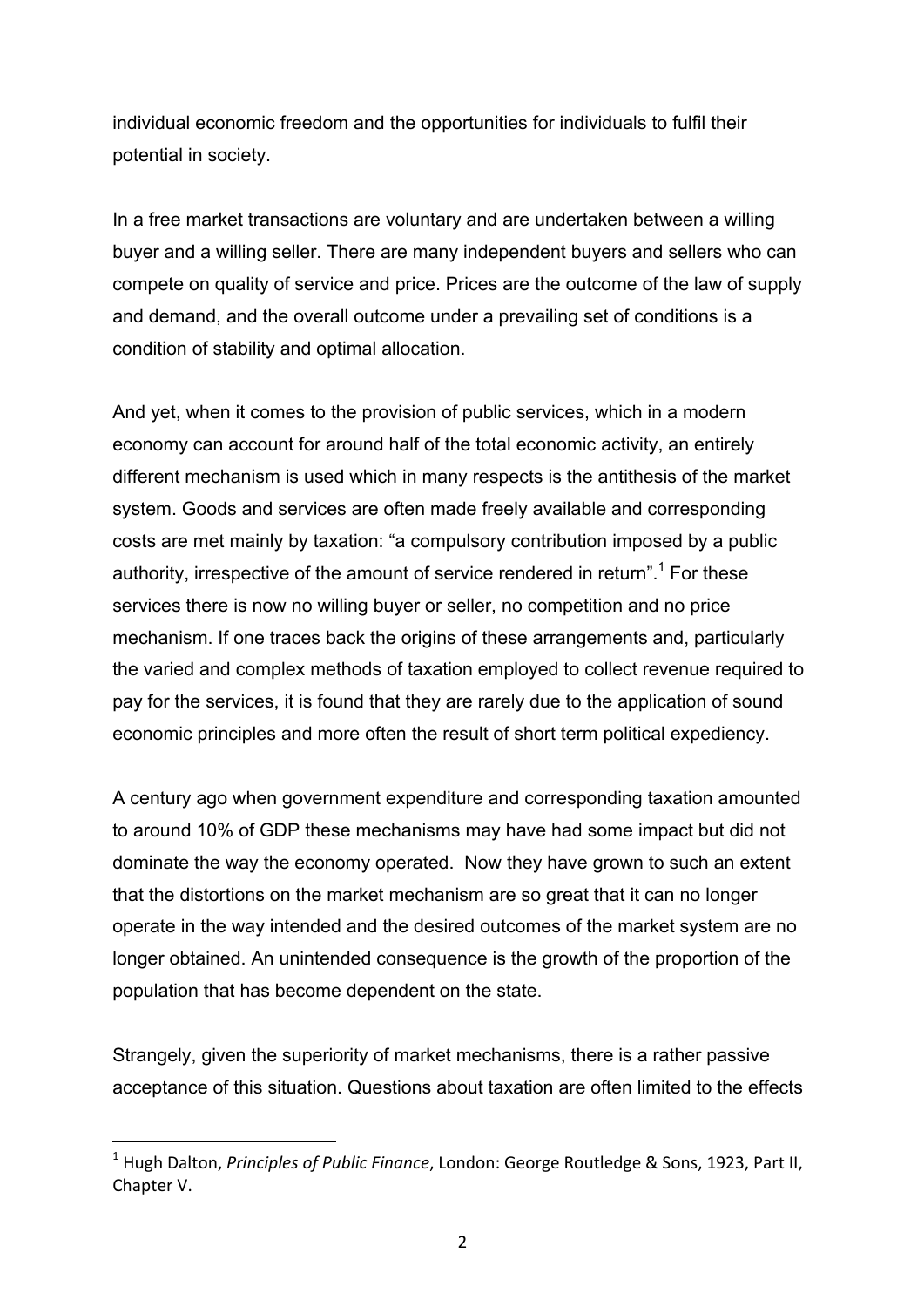of small adjustments in rates, special provisions and how to deal with the complex mechanisms of avoidance and evasion. The overall effectiveness, validity and desirability of the basic process of financing of government services through arbitrary levies is rarely questioned. Yet if the market mechanism is so much more effective at efficiently distributing society's resources surely the question that needs to be asked is why is it not used for the supply of public sector services as well as private sector ones?

## **The Effects of Conventional Taxation**

 

Before considering the possibilities of using market mechanisms to govern the supply of public services, let us first consider the effect of conventional taxation on the market economy. Taxes do much more than supply government with revenue. They have a huge impact on the way that economic players behave. For example, a levy of 15c per bag on plastic bags introduced in Eire in 2002 decreased plastic bag usage by around  $95\%$ . That outcome indicates the sensitivity of behaviour to the imposition of arbitrary levies. Taxes intended just to raise revenue are going to affect behaviour just as much as those directly intended to change behaviour.

In the UK the incidence of taxation falls to a large extent on employment. This has a huge impact on employment patterns the extent of which is rarely recognised. The nominal income tax rate of 20% disguises the full impact. Take the example of an employee earning a gross salary of £25,000 pa, just below the average for the UK. What goes into the employee's bank account and is available for them to spend is £20,174. To provide this, taking into account employer and employee's national insurance as well as PAYE, will cost the employer £27,331 pa i.e. 35% extra.

To put it another way, for every three employees an employer takes on at around the average wage they have to send to HMRC an amount that would pay for a fourth worker. Or one could say that to be worth being taken on and given a take home pay

<sup>&</sup>lt;sup>2</sup> http://www.housing.gov.ie/environment/waste/plastic-bags/plastic-bag-levy accessed 30/12/2016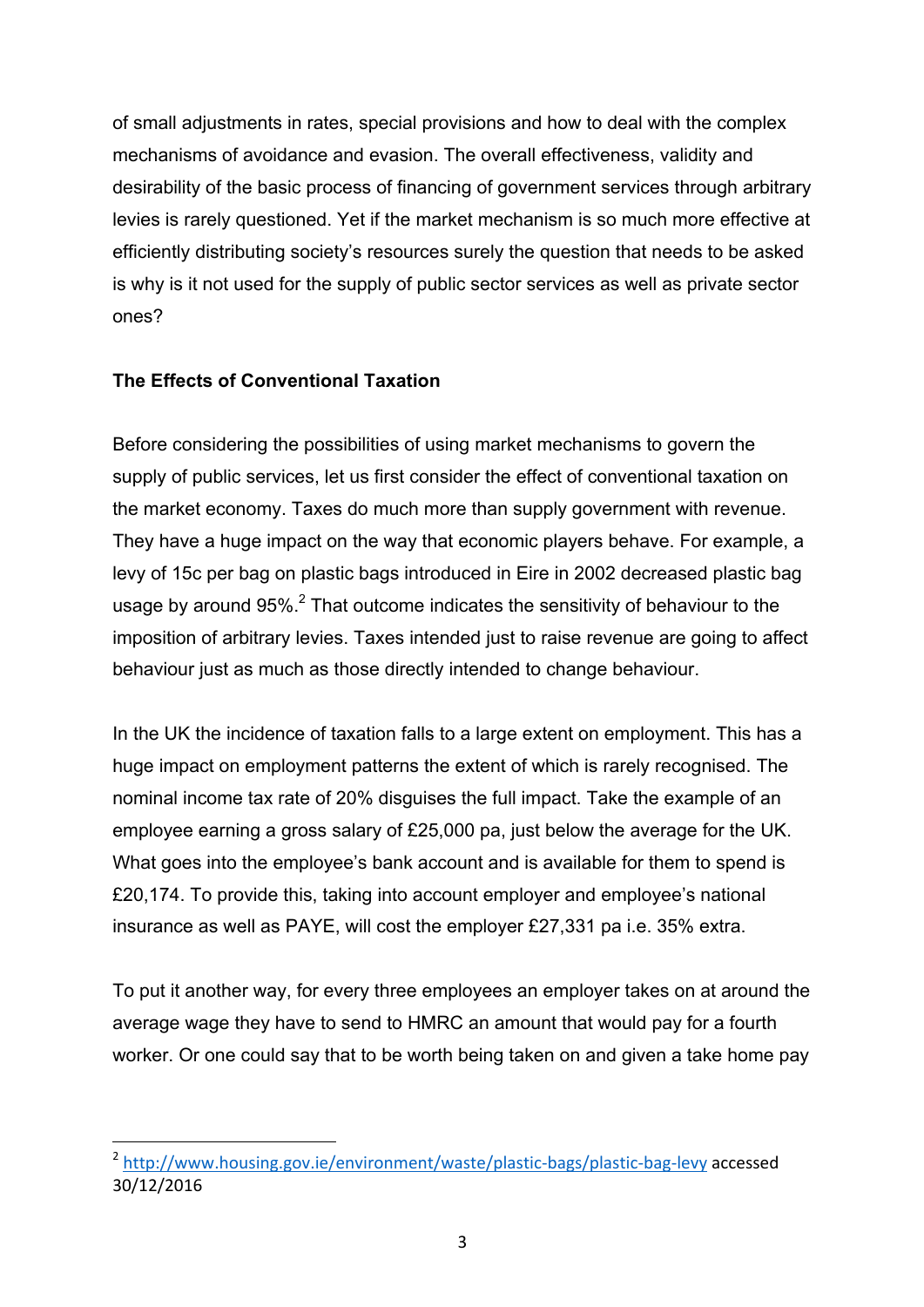of £20,000 pa an employee has to be able to add over £27,000 pa of value for their employer.

This analysis indicates that income tax hugely inflates the cost of labour and thus distorts the relative cost of labour and capital, disadvantaging labour-intense and service-rich industries compared with those that are capital intensive. This in turn introduces huge distortions into the market mechanism determining the equilibrium between supply and demand. This is represented by a deadweight loss in the supply and demand curves (see figure 1). Conventional theory explains how both buyer and seller lose out, but to different extents depending on the relative elasticities of supply and demand curve for any particular product.



 

figure 1: Representation of deadweight loss of taxation on supply/demand curve

What has been said so far is not quite the full story because when the employee comes to spend their salary a considerable portion goes on indirect taxation, ONS data indicate that the top 20% of earners paid about 14% of their disposable income in indirect taxes, of which the main one is VAT whereas the bottom 20%, the lowest earners, paid about 31% of their disposable income in indirect taxes. <sup>4</sup>

<sup>&</sup>lt;sup>3</sup>http://www.econport.org/econport/request?page=web\_experiments\_modules\_taxes\_lect ure#dwloss accessed 30/12/2016

 $^4$  2013/14 figures published June 2015. Figures relate to non-retired households. http://webarchive.nationalarchives.gov.uk/20160105160709/http://www.ons.gov.uk/ons/d cp171778\_407906.pdf accessed 30/09/2016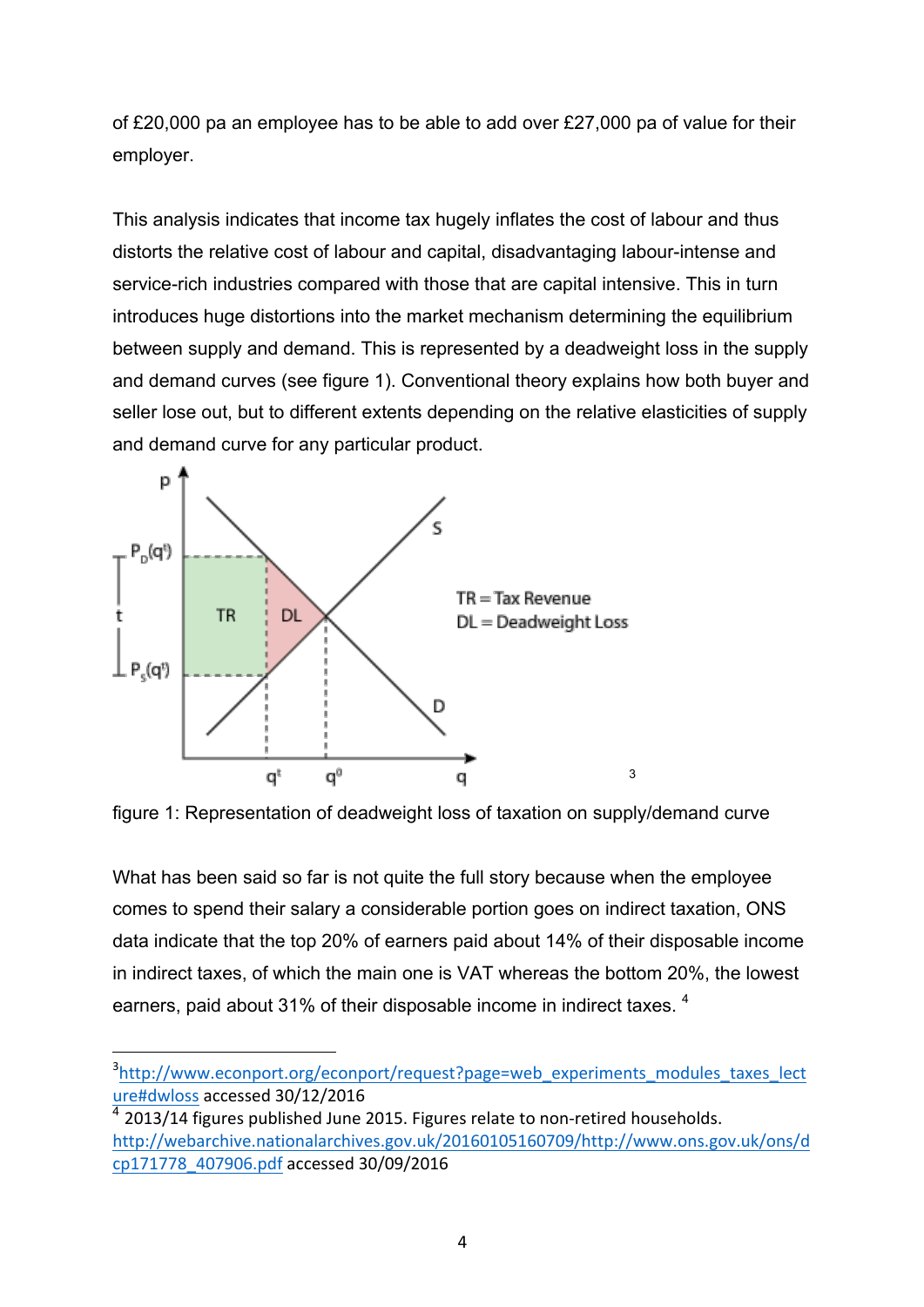VAT at 20% effectively inflates the retail price of goods and services by 20% distorting both supply and demand but overall reducing the equilibrium quantities sold in the market by a significant amount. As a particular example, let us take the restaurant sector. As a trade with a high service component it is already affected by the high taxes on employment. In addition all restaurant prices are inflated by 20% by VAT.

Suppose our employee takes his family out for a meal and the bill is £50. Without VAT it would be 20% less, and without PAYE for the restaurant staff, less still, say £33. To supply their employee with that £50 will cost the employer around £67, that is around double what the meal would have cost without these taxes. This is a simplistic example but it gives an indication of the weight of the burden of conventional tax that hangs around the neck of our economy and the possibilities of greater freedom and prosperity that it now prevents.

#### **Taxation and marginal businesses**

These high taxes raise the bar considerably for what constitutes a viable business. It is not sufficient for costs to be covered and a modest return to be made. A considerable arbitrary contribution to pubic revenue is also required. These taxes are applied equally over all regions. They impact most heavily at the margins. How many businesses, that would be viable if they just had to cover costs with sales income, are not viable with the burden of taxation (particularly PAYE and VAT), and how many opportunities for enterprise for small businesses does this deny?

There is a geographical aspect to this burden. For some regions it is much easier to do business than others. The prosperous south-east for example has many economic advantages over other parts of the country, not just geographical but also because of the presence of a prosperous community with disposable incomes. Since this is given no consideration in the way taxation is levied, the most disadvantaged regions are taxed at the same rates as the most prosperous. This has a significant impact on regional prosperity. It is also easy to see how high labour costs have led to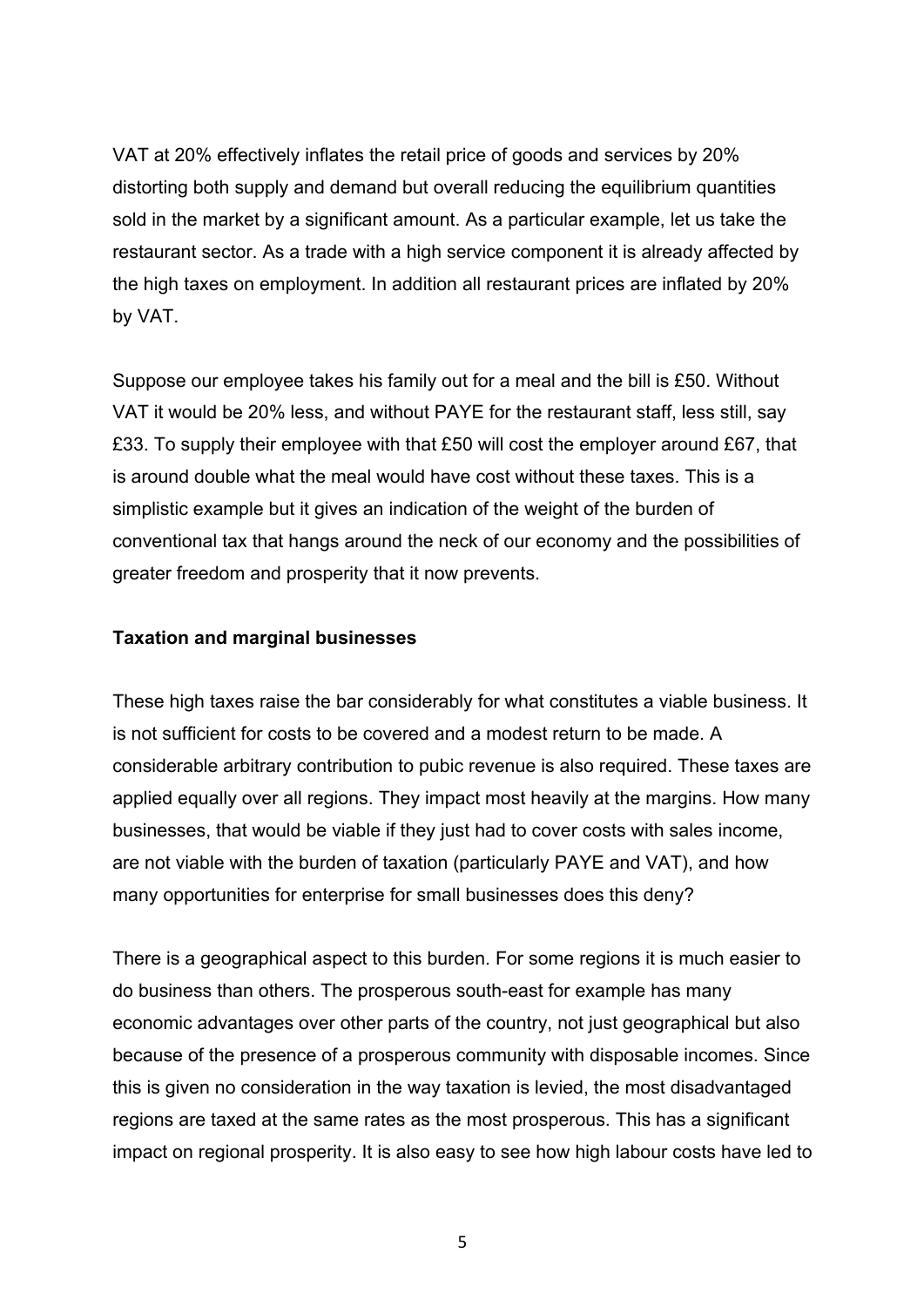the drawing in of migrants prepared to work for the net-value, highly-taxed wages on offer in certain regions and that has given rise to associated social issues.

There is a third accepted reason for general taxation in addition to collecting revenue and adjusting behaviour, and that is to redistribute wealth. This use is based on the admission of failure. Its basis is the acceptance that the present system is unfair and leads to unacceptable distributions which then need to be realigned. It is not a fundamental requirement of public provision and if the preliminary distribution was equitable would not be necessary. One can see that by burdening enterprise with heavy taxation, to pay in considerable part for social provision to redistribute, may even be making the situation worse. If people were simply given the freedom to work and receive the full product of their earnings much of the social provision may not be needed.

#### **Public and Private Goods**

In a modern economy government provides a range of services. For which of these they are the most suitable provider, and whether there are services which are at present in the private sector which would be better provided by government, is as much a matter of politics as it is economics. Although there are certain services which Adam Smith described as the necessary function of government – defence, law and order which almost all would agree fall to the state.

From an economic perspective, a distinction can be made between public and private goods. These are not necessarily those provided by the public and private sectors respectively. The economic distinction is that public goods can be traded by individual market transactions in that there is a well-defined commodity or service and a well-defined recipient. Public goods are those which cannot be the subject of an individual transaction of which a simple example is street lighting. It is available to anyone who comes into the area in which it is provided. In addition, partaking of the service does not diminish it. Such a service is not going to come into existence without the impulse of some central authority.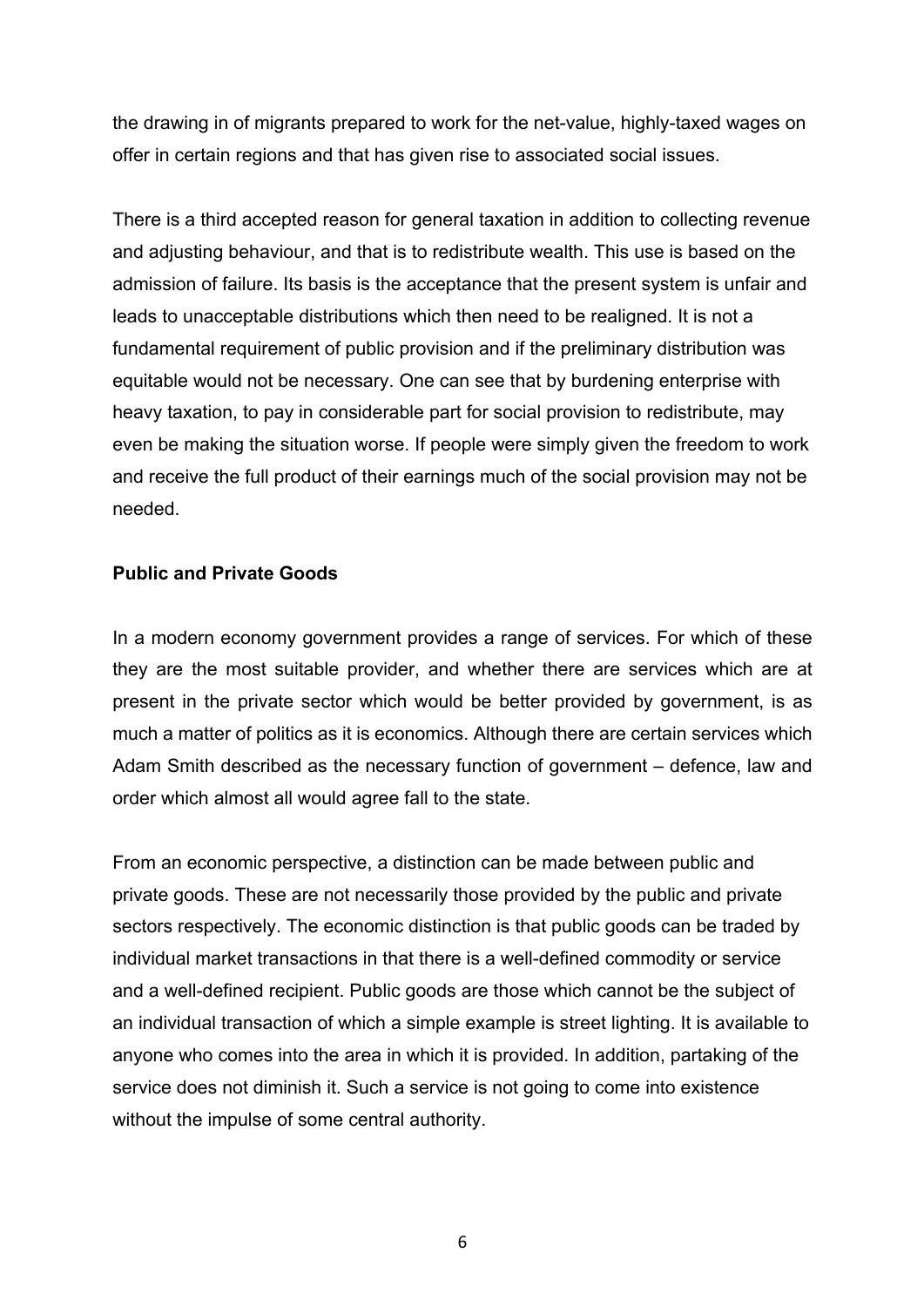On more careful examination many public goods – a legal service, health service, education, transport systems, library service, emergency services actually have the characteristics of both types of good. Take for example a road system. There are individual travellers who make use of it but there is also a benefit to the whole economy and many businesses benefit from the presence of the system without actually using it directly. To attempt to cover the cost of a transport system by charging individuals would not only not be viable, it would be unjust and also inefficient. High charges for the service would diminish its use and the whole economy would suffer. Similar arguments could be applied to other services.

The perceived difficulties of using market mechanisms to pay for public services have led even the most liberal thinkers to the assumption that despite all its injustices, its negative impacts on the economy and it being antithetical to the market mechanism, taxation, i.e. the imposition of arbitrary levies, is the only way to pay for these services.

## **Public and Private Components of Property Values**

However, some have recognised that there is another way and it is time to give them a voice. In recent times one of the most original thinkers in this respect was the English economist Ronald Burgess who presented his thoughts in a book with the compelling title *Public Revenue without Taxation*, <sup>5</sup> from which the title of this essay and the name of the policy is taken. Reviewing the writings of the early Neo-classic economists, Burgess rediscovered the key insight of Alfred Marshall that public works and other public outlays create externalities that are manifested in enhanced land values. This points to a way of quantifying and thus providing a market mechanism to pay for public services.

What appears to be the market price of land is in fact a measure of the market price for those public goods and services to which that piece of land provides the occupier with access.

<sup>&</sup>lt;sup>5</sup> Ronald Burgess, *Public Revenue Without Taxation*, Shepheard-Walwyn, 1993.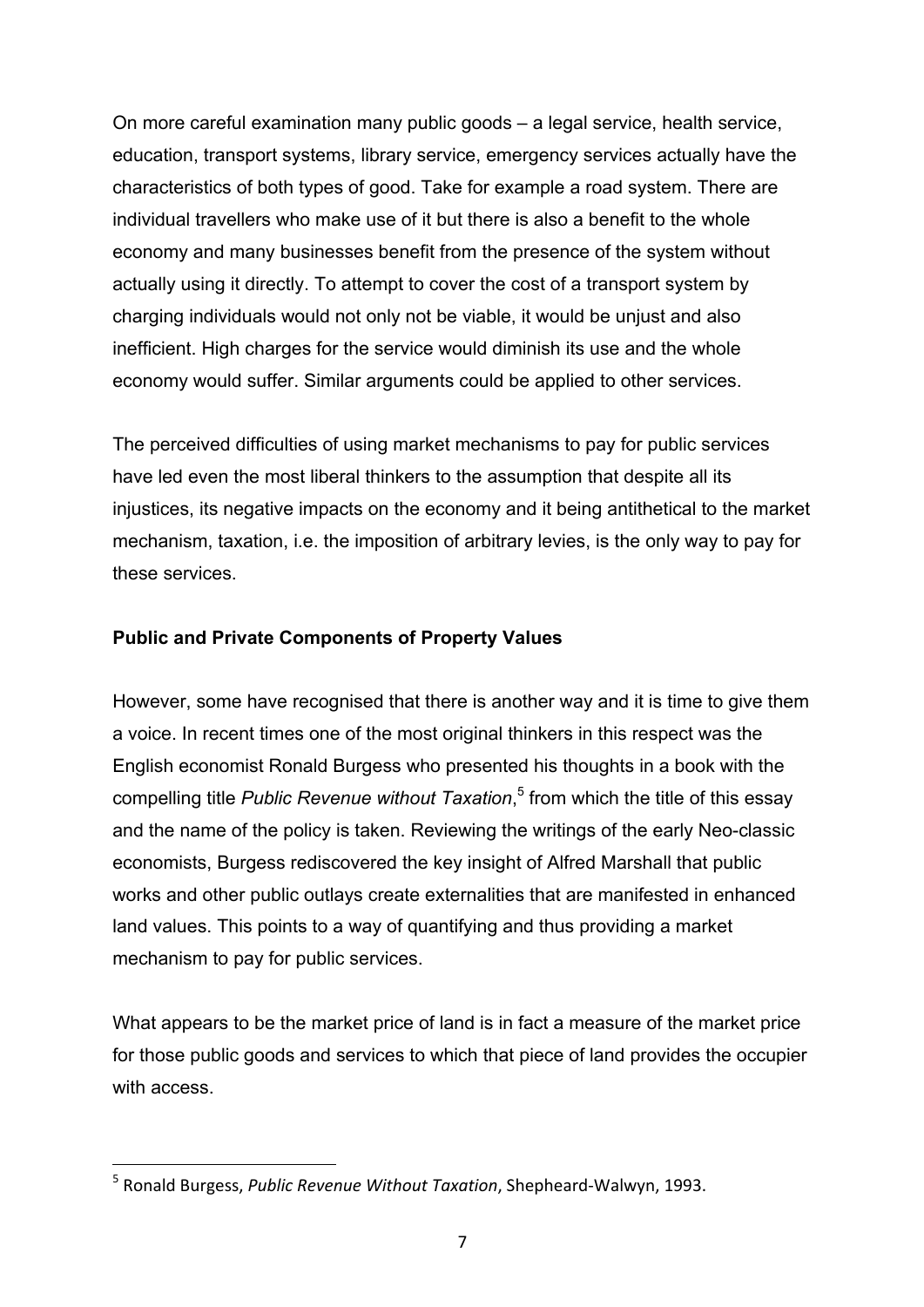What is loosely described as owning property is, more precisely to have property rights over a piece of land. When analysed more carefully this can be seen to have two distinct parts which can be regarded as a private value and a public value.<sup>6</sup> The private value is that part of the market value a willing buyer will pay a willing seller for all the improvements, particularly buildings, which have resulted from work and direct outlay on the site. These improvements are properly called private and conform to the idea of private property.

The public value of freehold property rights over land is that part of its current market price a willing buyer is prepared to pay a willing seller for the net external economies, advantages and other benefits the occupier expects from the occupation and use of the land. It was what Alfred Marshall called the "situation value".<sup>7</sup> This public value would be equal to the total market price less the value of the improvements.

One example of how this operates, that is familiar to most, is the effect of infrastructure, such as new transport links, on property values, $^8$  and also the way that there is a premium on residential property in the vicinity of good schools $^9$ .

## **Using the public component of property values as a basis for public revenue**

Given that the public value is due to the actions of the community as a whole, and particularly the provision of public goods and services, it should naturally fall to the government, which represents the community as a whole, as a source of public revenue. How this could work in practice is that those who wish to occupy land to live or work would need to pay the government to do so. This could be by taking out a

 $6$  A similar distinction was also taken up by Liam Murphy and Thomas Nagel in their influential work on Tax Justice, *The Myth of Ownership*, *Taxes and Justice*, Oxford University Press, 2002, but applied to personal income rather than landed property.

<sup>&</sup>lt;sup>7</sup> Alfred Marshall, *Principles of Economics*, Bk V Ch X, referred to in Burgess above.  $8$  see for example: https://www.theguardian.com/public-leadersnetwork/2016/jul/12/developers-estate-agents-and-homeowners-cash-in-on-crossraillondon-elizabeth-line?CMP=share\_btn\_tw accessed 06/01/2017

 $9$  see for example: http://www.telegraph.co.uk/news/2016/09/04/parents-face-premiumsof-up-to-630000--to-live-near-top-performi/accessed 06/01/2016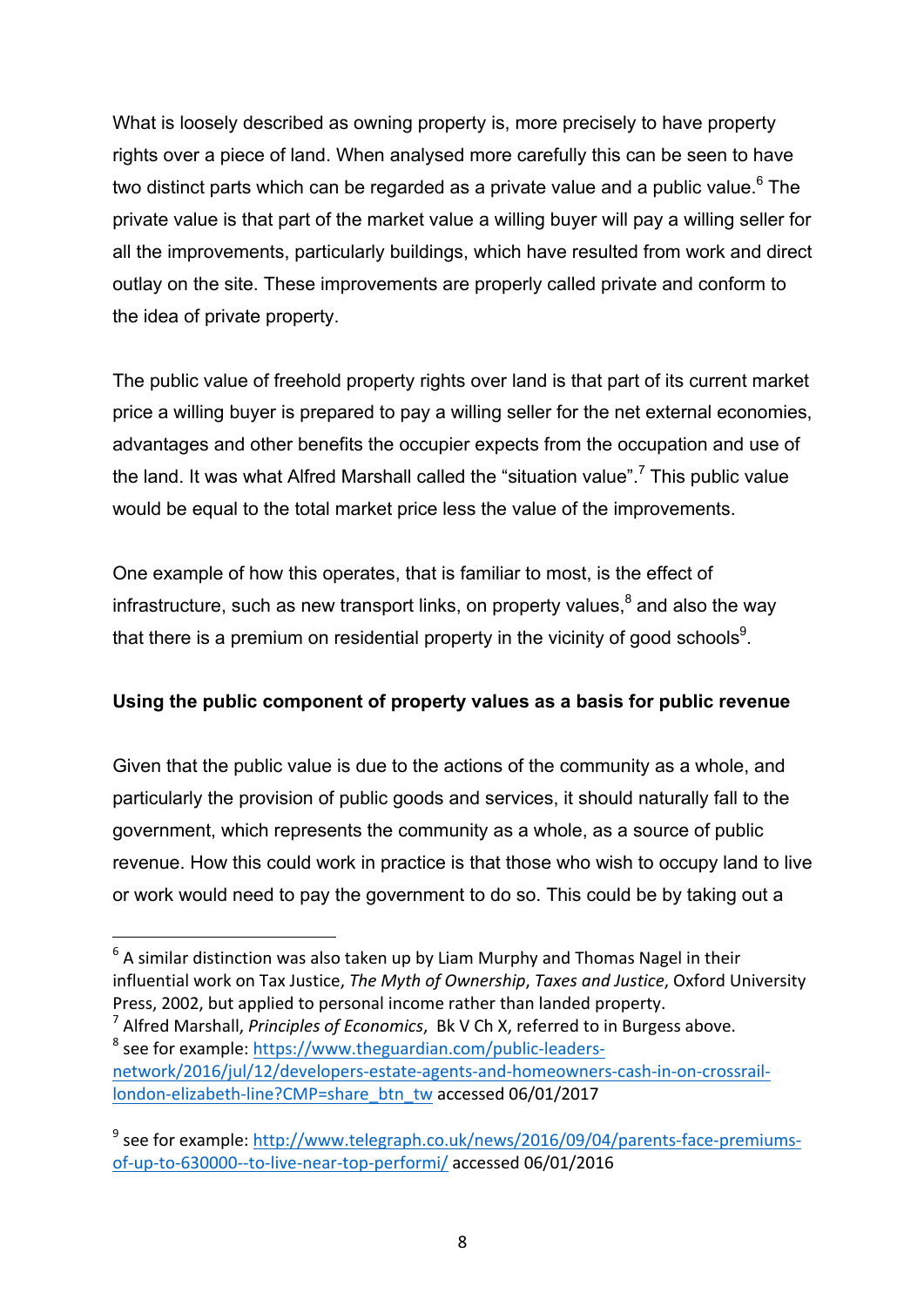lease for an accepted period of say 75 years, or much more effectively, by paying an annual charge proportional to the market value of the public component of the property occupied. The latter would be much more effective since the payment would vary with the increase or decrease in provision. Direct benefits of this would be the financing of public investments such as new transport links. They could effectively become self-financing. With the provision of a new transport link the associated uplift in land values would now fall to the provider rather than the owner of the land. The anticipation of the uplift could provide the collateral for the financing of such a project. Conversely, with the arrival of new developments that have a negative effect on public site values, such as the installation of an incinerator, those in the locality would be compensated by reduced payments. There would be much greater democratic accountability. Communities could vote for increased services with corresponding increased payments or for a decrease in services with a corresponding decrease in payment.

Generally the law of supply and demand could operate. Very favourable sites would be strongly sought after and in consequence occupiers would pay a premium location value, marginal locations would have much lower payments.

One of the greatest benefits would be the increased freedom and opportunities that would become available as conventional taxes were reduced and replaced. Employment and trade would both become much more viable at the margin and this is likely to affect those regions which at present are the least prosperous. Reduced dependency on the state would be likely to reduce government expenditure. Without taxation of income the per capita employment costs of education, health and other labour-intensive services would reduce considerably.

These are particular improvements but the overall effect of this policy would be to rebalance the economy. Present conditions, particularly in the UK with its heavy taxes on productive enterprise and low taxation on income from uplifts in property values encourage rent extraction and discourage the provision of wealth and services. Replacing taxation with payment of land rents would move in the opposite direction and mean that unearned income from property would be much less attractive and productive activity much more viable. This would rebalance the distribution of wealth